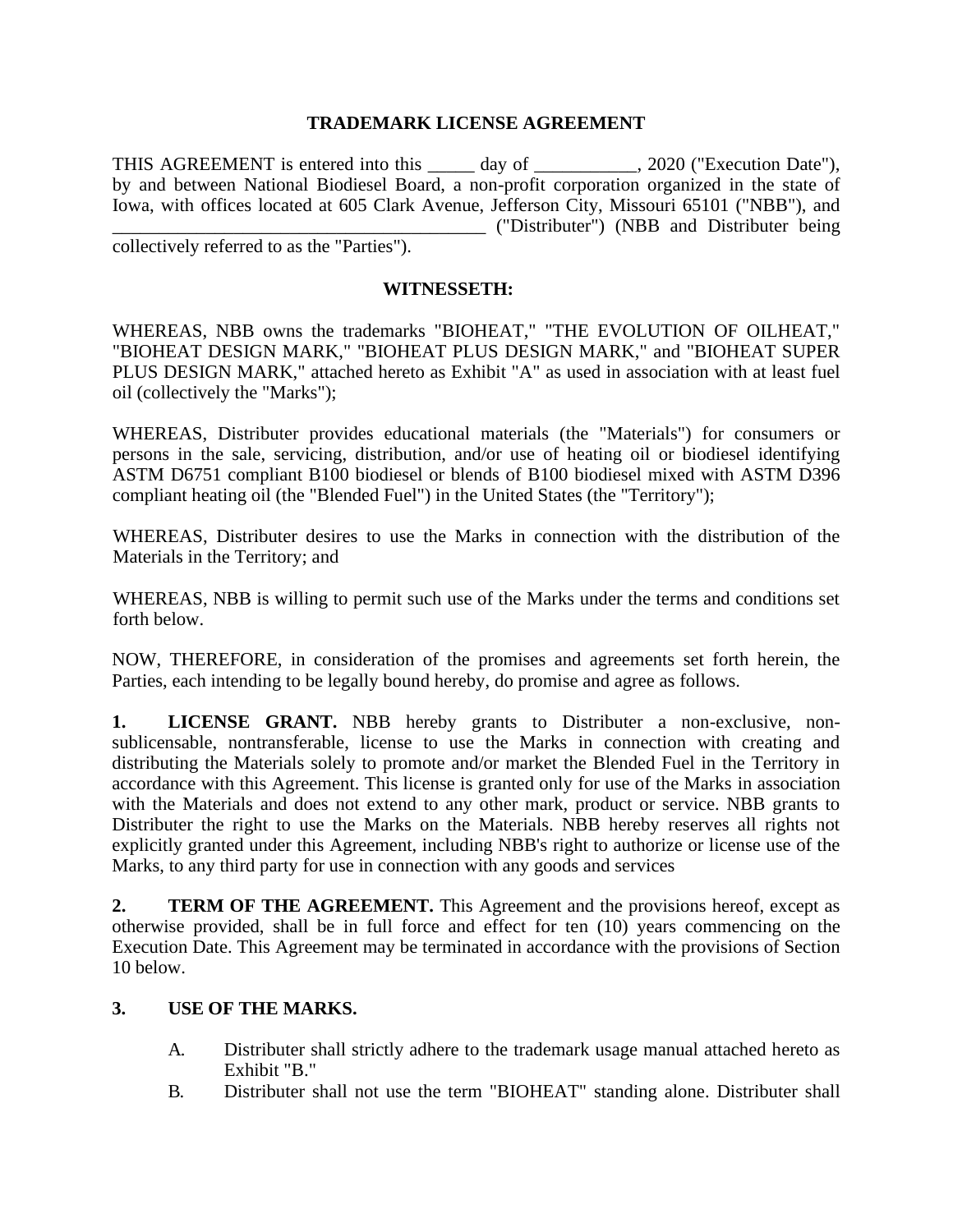ALWAYS use the terms "BIOHEAT" as an adjective, in association with a noun, such as "biodiesel," "fuel oil," "heating oil," etc.

- C. Distributer shall not use the Marks in any way that disparages NBB, or its Materials, programs, or services, or in any manner that would diminish or otherwise damage the goodwill or reputation of any NBB, including, but not limited to, uses that could be deemed to be obscene, pornographic, excessively violent, or otherwise in poor taste or unlawful, or which purpose is to encourage unlawful activities.
- D. Distributer shall not use the use the Marks in the Materials in association with products or services that do not meet the standards of Section 7 below.
- E. Distributer shall only use the Marks on products or services that meet or exceed the standards of Section 7 below.
- F. When using the trademarks "BIOHEAT," "BIOHEAT DESIGN MARK," "BIOHEAT PLUS DESIGN MARK," "BIOHEAT SUPER PLUS DESIGN MARK" and "THE EVOLUTION OF OILHEAT" in association with fuel oil, Distributer shall always use the trademarks "BIOHEAT," "BIOHEAT DESIGN MARK," "BIOHEAT PLUS DESIGN MARK," "BIOHEAT SUPER PLUS DESIGN MARK" and "THE EVOLUTION OF OILHEAT" in association with the registered trademark symbol viz. Bioheat® or The Evolution of Oilheat®.
- G. All trademarks, service marks, trade names or logos (the "Marks") are the exclusive property of NBB. Distributer shall not take any action that jeopardizes NBB's proprietary rights or acquire any right in the Marks. Distributer shall not register, directly or indirectly, any trademark, service mark, trade name, copyright, company name or other proprietary or commercial right that is identical or confusingly similar to the Marks or that constitute a translation into other languages. Distributer shall use the Marks exclusively to identify the Blended Fuel.

# **4. AUDIT.**

- A. NBB shall have the right, upon reasonable notice to Distributer, to inspect any Materials to be created or distributed by Distributer displaying any of the Marks. Distributer shall cooperate fully in providing NBB access to or assisting NBB in gaining access to Distributer's Materials. Upon request from the NBB, Distributer shall provide documentation to NBB verifying that Distributer's Materials bearing the Marks are in compliance with the terms of this Agreement.
- B. Distributer shall comply with all applicable laws and regulations in its advertising, promotion, display and use of the Marks.
- C. Should NBB provide Distributer written notice that any activity of Distributer is a violation of any provision of this Agreement, Distributer shall immediately discontinue such violation.

# **5. WARRANTIES AND OBLIGATIONS.**

A. NBB represents and warrants that it has the right and power to grant the licenses granted herein and that there are no other agreements with any other Party in conflict herewith. NBB does not extend any additional warranties, express or implied, other than as provided for herein.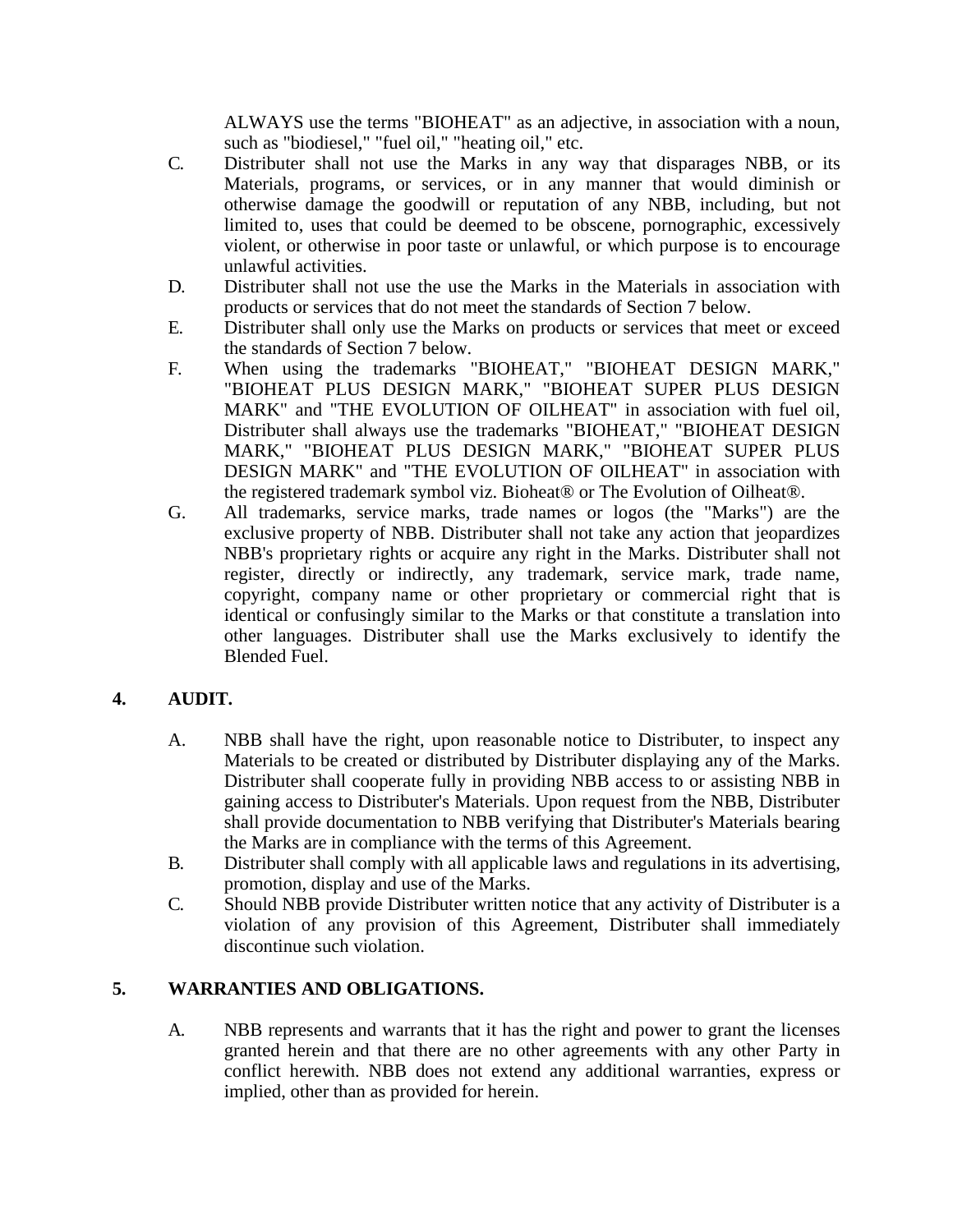- B. Distributer represents and warrants that it will use its best efforts to promote and market Bioheat® fuel oil.
- C. Distributer shall be solely responsible for the creation and distribution of the Materials and shall bear all related costs associated therewith.
- D. IN NO EVENT WILL NBB HAVE ANY LIABILITY WHETHER BASED IN CONTRACT, TORT (INCLUDING, WITHOUT LIMITATION, NEGLIGENCE), OR BY MISREPRESENTATION OR WARRANTY OR OTHER STATUTORY, LEGAL OR EQUITABLE GROUNDS, FOR ANY THIRD PARTY CLAIMS AGAINST DISTRIBUTER FOR LOSSES, DAMAGES OR EXPENSES.

**6. SUBLICENSE.** Distributer shall have no right to sublicense any rights granted to Distributer under this Agreement. Distributer may not use the Marks except as specifically authorized under this Agreement. Distributer shall use best efforts to comply with the requirement for usage of the Marks provided for hereunder. Distributer receives no rights or licenses to the Marks except as specifically provided for under this Agreement, during the Term of this Agreement.

# **7. QUALITY CONTROL AND SAMPLES FOR FUEL DISTRIBUTERS.**

- A. The license granted hereunder is conditioned upon Distributer's full and complete compliance with the marking provisions of the trademark laws of the United States, including use of the symbol "®" when Distributer uses the trademarks "BIOHEAT," "BIOHEAT DESIGN MARK," "BIOHEAT PLUS DESIGN MARK," "BIOHEAT SUPER PLUS DESIGN MARK" and "THE EVOLUTION OF OILHEAT" in association with fuel oil.
- B. The usage of the Marks in the Materials shall only be in association with biodiesel or Blended Fuel. For usage of the Marks in the Materials in association with biodiesel, the Marks in the Materials shall only be used in association with biodiesel that meets ASTM specification ASTM D 6751. For usage of the Marks in the Materials used in association with Blended Fuel, the Marks in the Materials shall only be used in association with Blended Fuel that contains a minimum of 2% biodiesel with the remainder of the fuel oil being fuel oil conforming to specification D396 grades No. 1 or No. 2 ultra-low sulfur heating oil.
- C. If NBB determines that the Materials created or distributed by Distributer fail to meet the above criteria, NBB will provide written notice to Distributer of this failure. Distributer shall use its best efforts to remedy any uncontested failure within a commercially reasonable time of receiving NBB's notice.
- D. NBB may request samples of the Materials from Distributer and Distributer shall be obligated to provide NBB with requested samples within thirty days of such a request.
- E. Distributer shall comply with all applicable laws and regulations in their advertising, promotion, display and use of the Marks.

# **8. NOTICE.**

A. Each Party will send notices required under this Agreement in writing to the other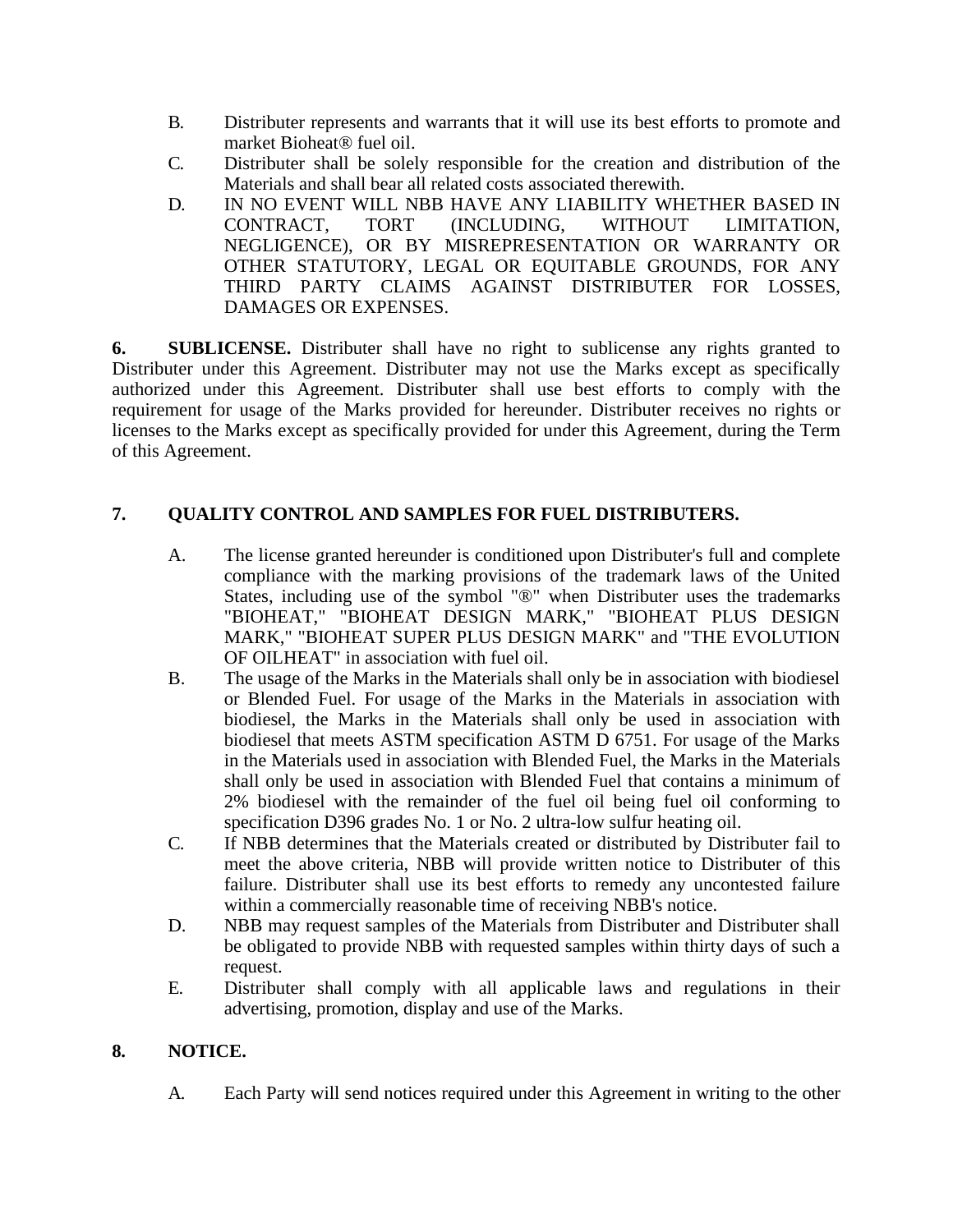designated Party at the above stated address or mailed by certified or registered mail, return receipt requested or delivered by a recognized national overnight courier service.

B. Each Party will send the other Party a written notice of any change of its address.

# **9. OWNERSHIP OF THE MARKS.**

- A. Distributer acknowledges that NBB is the owner of all rights in the Marks, any trademark applications and/or registrations thereto, and all associated goodwill. Distributer shall do nothing inconsistent with NBB's intellectual property rights in the Marks and agrees that all use of the Marks by Distributer shall inure to the benefit of NBB. Distributer shall not obtain any rights to the Marks except the specific, non-exclusive, limited license granted hereunder during the Term. Distributer agrees that nothing in this Agreement shall give Distributer any right, title or interest in the Marks other than the right to use the Marks in accordance with this Agreement. Distributer shall not register or attempt to register any of the Marks as a trademark, service mark, Internet domain name, or trade name, with any domestic or foreign governmental or quasi-governmental authority. Distributer shall not violate any of NBB's intellectual property rights in the Marks. The provisions of this Section shall survive the expiration or termination of this Agreement.
- B. Distributer shall execute any documents reasonably requested by NBB to secure protection of any of the Marks.
- C. Distributer does not license, permit or allow NBB to use any of Distributer's trademarks, copyrights, trade names or other intellectual properties (collectively, "Distributer Properties") through this Agreement. NBB must obtain Distributer's prior written consent to use any Distributer Properties.

**10. TERMINATION.** The following termination rights are in addition to the termination rights that may be provided elsewhere in this Agreement. Distributer may terminate this Agreement at any time for any reason, or for no reason, by written notice to NBB thereof. This Agreement shall automatically terminate ten (10) years from the Execution Date. NBB shall have the right to terminate this Agreement upon sixty (60) days written notice to Distributer. NBB shall have the ability to immediately terminate this Agreement upon written notice to Distributer in the event of any of the following:

- A. Distributer fails to continuously create and distribute Materials for one (1) year;
- B. Distributer breaches any of the provisions of this Agreement relating to the unauthorized assertion of rights in the Marks, and fails to cure such breach within thirty (30) days of Distributer's receipt of written notice from NBB of such breach;
- C. Distributer fails, within thirty (30) days of Distributer's receipt of written notice from NBB, to discontinue the distribution or sale of any Materials that do not contain appropriate use of the registered trademark symbol in association with the Marks;
- D. Distributer breaches any material clause of this Agreement and fails to cure such breach within thirty (30) days of receipt of written notice of such breach from NBB;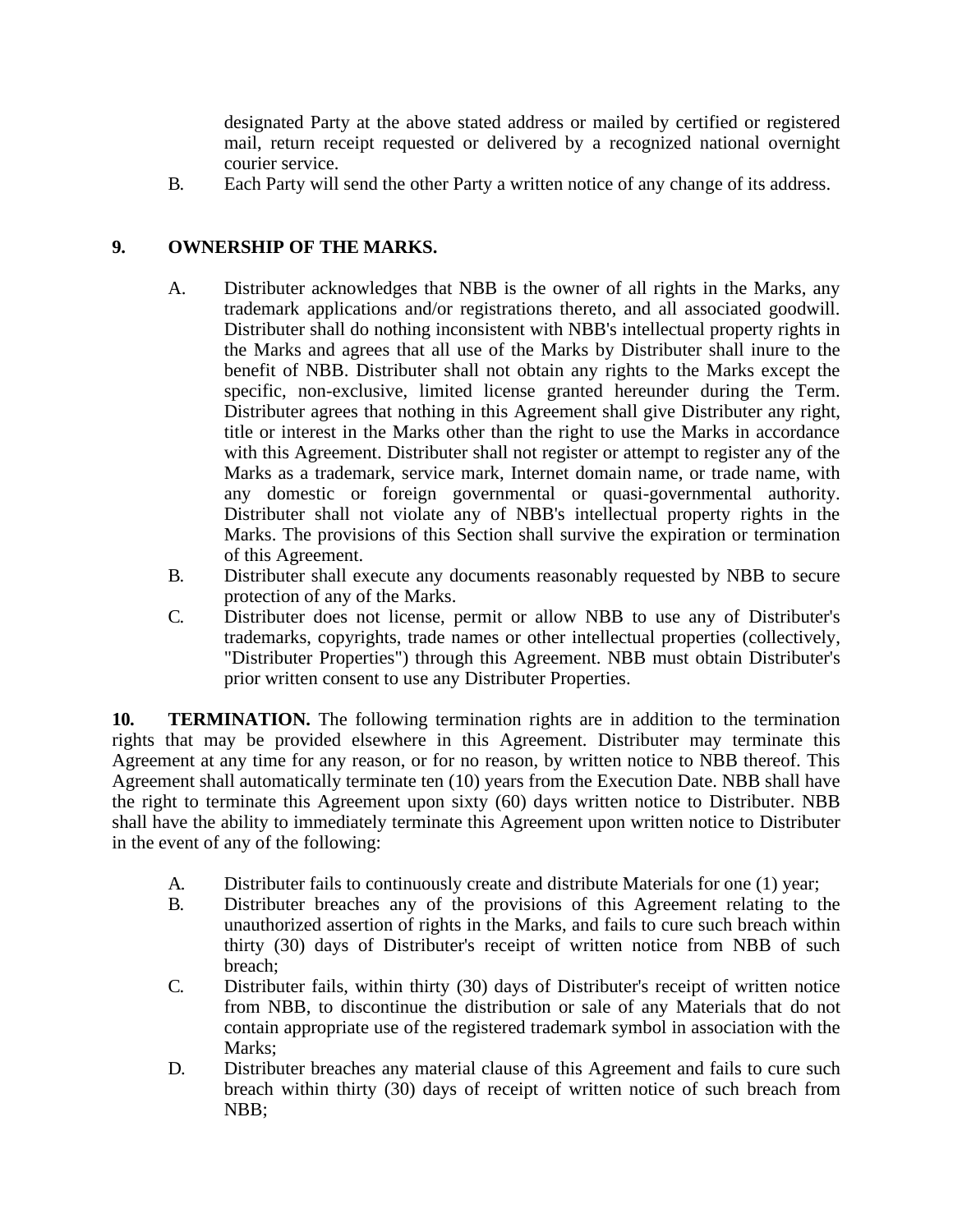E. Distributer fails, within ten (10) days of receiving written notice as outlined in Section  $4(C)$  above, to discontinue the violation(s) of this Agreement outlined in such written notice.

**11. POST TERMINATION RIGHTS.** All of the rights of Distributer under this Agreement shall automatically terminate upon termination of this Agreement, and shall revert back NBB. Upon termination of this Agreement, Distributer shall immediately discontinue all use of the Marks, at no cost whatsoever to NBB. Upon termination of this Agreement for any reasons whatsoever, Distributer shall immediately return to NBB all material associated with any of the Marks including, but not limited to, all Materials, artwork, and the like, at no cost whatsoever to NBB.

# **12. RESTRICTIONS.**

- A. This license is non-exclusive;
- B. This license is geographically restricted to the Territory, if specified;
- C. Distributer shall not create or distribute Materials via the use of deceptive, misleading, or fraudulent marketing practices;
- D. Distributer shall, in all of Distributer's uses of the trademarks "BIOHEAT," "BIOHEAT DESIGN MARK," "BIOHEAT PLUS DESIGN MARK," "BIOHEAT SUPER PLUS DESIGN MARK" and "THE EVOLUTION OF OILHEAT" in association with fuel oil, indicate clearly that those trademarks are registered with the U.S. Patent and Trademark Office by using the "®" designation;
- E. Distributer shall, before the use of any design incorporating the Marks, submit that design to the NBB for its prior written approval;
- F. Distributer shall submit, upon NBB's request, one exemplar of each current piece of the Materials;
- G. Distributer shall not interfere with the use of the Marks by NBB or any known member of NBB; and
- H. NBB has the right at its own expense to inspect and review all Material created and distributed in connection with the Marks as provided in Section 4 above.

# **13. INFRINGEMENTS.**

- A. Distributer shall notify NBB within a reasonable time of learning of any infringement of the Marks. Distributer shall have the right, in its discretion, to institute and prosecute lawsuits against third persons for infringement of the rights licensed in this Agreement. In no event shall Distributer take any action to prevent or hinder NBB from protecting the Marks.
- B. NBB may also institute and prosecute a lawsuit involving the Marks. Any lawsuit shall be prosecuted solely at the cost and expense of NBB and all sums recovered in any such lawsuits, whether by judgment, settlement or otherwise, shall be retained by NBB.
- C. Upon request of NBB, Distributer shall execute all papers, testify on all matters, and otherwise cooperate in every way necessary and desirable for the prosecution of any such lawsuit. NBB shall reimburse Distributer for the expenses incurred as a result of such cooperation.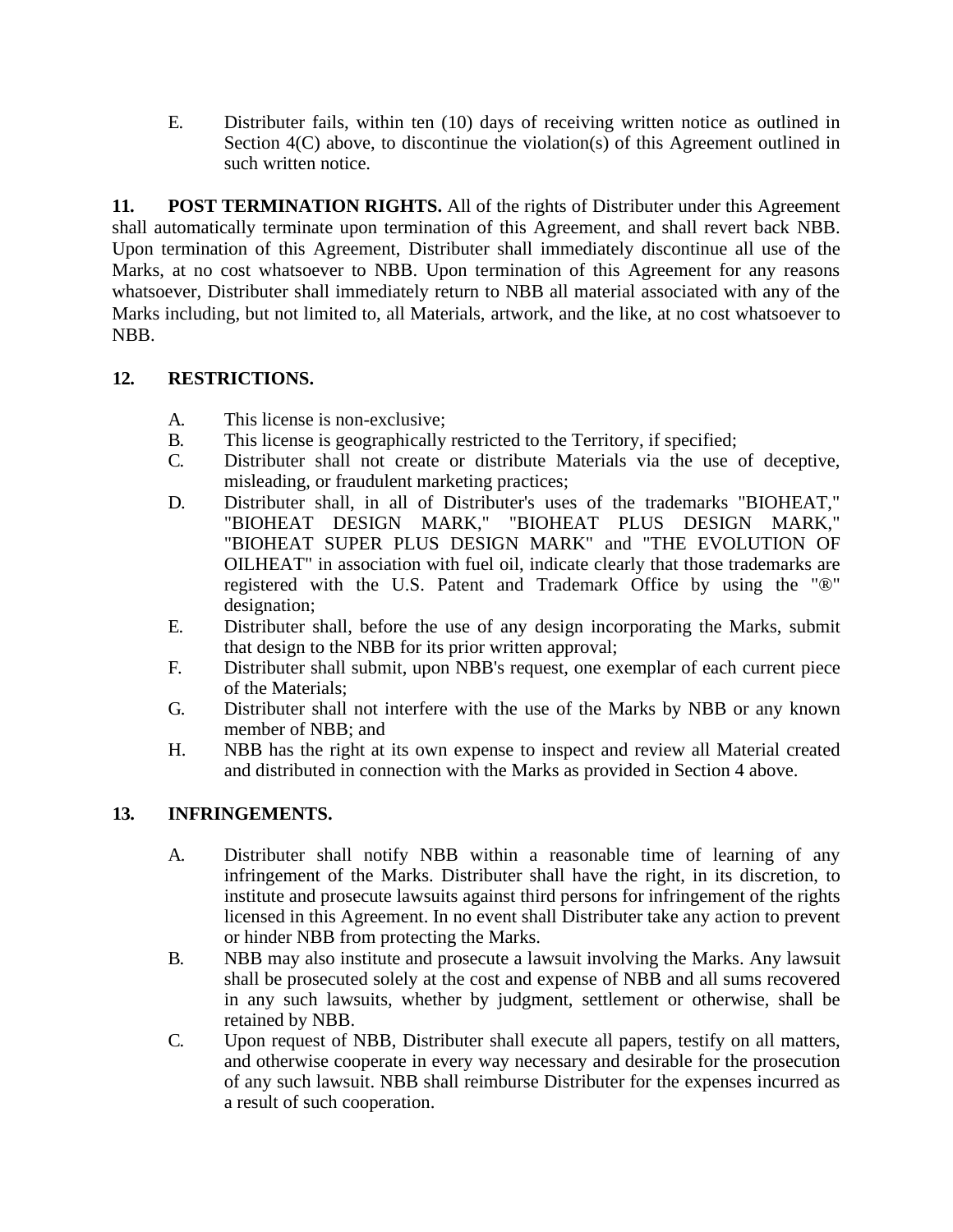**14. INDEMNITY.** Each Party agrees to defend, indemnify and hold the other Party and its officers, directors, and employees harmless against all costs, expenses and losses (including reasonable attorney fees and costs) incurred through claims of third parties against the Party based on the other Party's breach of any representations or warranties contained herein or as a result of any of the other Party's actions or inactions.

**15. EQUITABLE RELIEF.** Distributer recognizes and acknowledges that a breach by Distributer of this Agreement may cause NBB irreparable damage that cannot be readily remedied in monetary damages in an action at law, and may, in addition thereto, constitute an infringement of the Marks. In the event of any default or breach by Distributer that could result in irreparable harm to NBB or cause some loss or dilution of NBB's goodwill, reputation, or rights in the Marks, NBB shall be entitled to seek immediate injunctive relief to prevent such irreparable harm, loss, or dilution in addition to any other remedies available.

**16. JURISDICTION/DISPUTES.** This Agreement shall be governed by the laws of the State of Iowa with jurisdiction and venue being in Polk County, Iowa. The Parties all consent to the jurisdiction of such courts, agree to accept service of process by mail, and hereby waive any jurisdictional or venue defenses otherwise available to them.

**17. ASSIGNMENT.** The license granted hereunder is personal to Distributer and shall not be assigned by any act of Distributer or by operation of law unless in connection with a transfer of substantially all of the assets of Distributer or with the consent of NBB. NBB will notify Distributer in advance of any assignment of its rights and obligations under this Agreement.

**18. ENTIRE AGREEMENT.** This Agreement constitutes the entire agreement between the Parties relating to the subject matter of this Agreement and supersedes all prior understandings, agreements, discussions, or representations, whether written or oral, with respect to such subject matter. This Agreement cannot be varied, modified, waived, or amended except in a writing executed by both Parties to this Agreement. Each Party to this Agreement acknowledges that it has not executed it in reliance on any promise, representation, inducement, or warranty that is not contained herein.

**19. WAIVER.** No term or provision of this Agreement shall be deemed waived and no breach excused unless such waiver or consent is in writing and signed by the Party claimed to have waived or consented. A waiver by either of the Parties of any of the covenants, conditions, or agreements to be performed by the other hereunder shall not be construed to be a waiver of any succeeding breach thereof. All remedies provided for in this Agreement shall be cumulative, and in addition to, and not in lieu of, any other remedies available to either Party at law, in equity or otherwise.

**20. NO AGENCY.** Nothing contained in this Agreement shall be construed as creating any agency, partnership, joint venture or other form of joint enterprise between the Parties.

**21. SEVERABILITY.** If any provision of this Agreement is held invalid, void, or unenforceable under any applicable statute or rule of law, it shall to that extent be deemed omitted, and the balance of this Agreement shall be enforceable in accordance with its terms.

**22. HEADINGS NOT CONTROLLING.** The headings in this Agreement are for reference purposes only and shall not be construed as a part of this Agreement.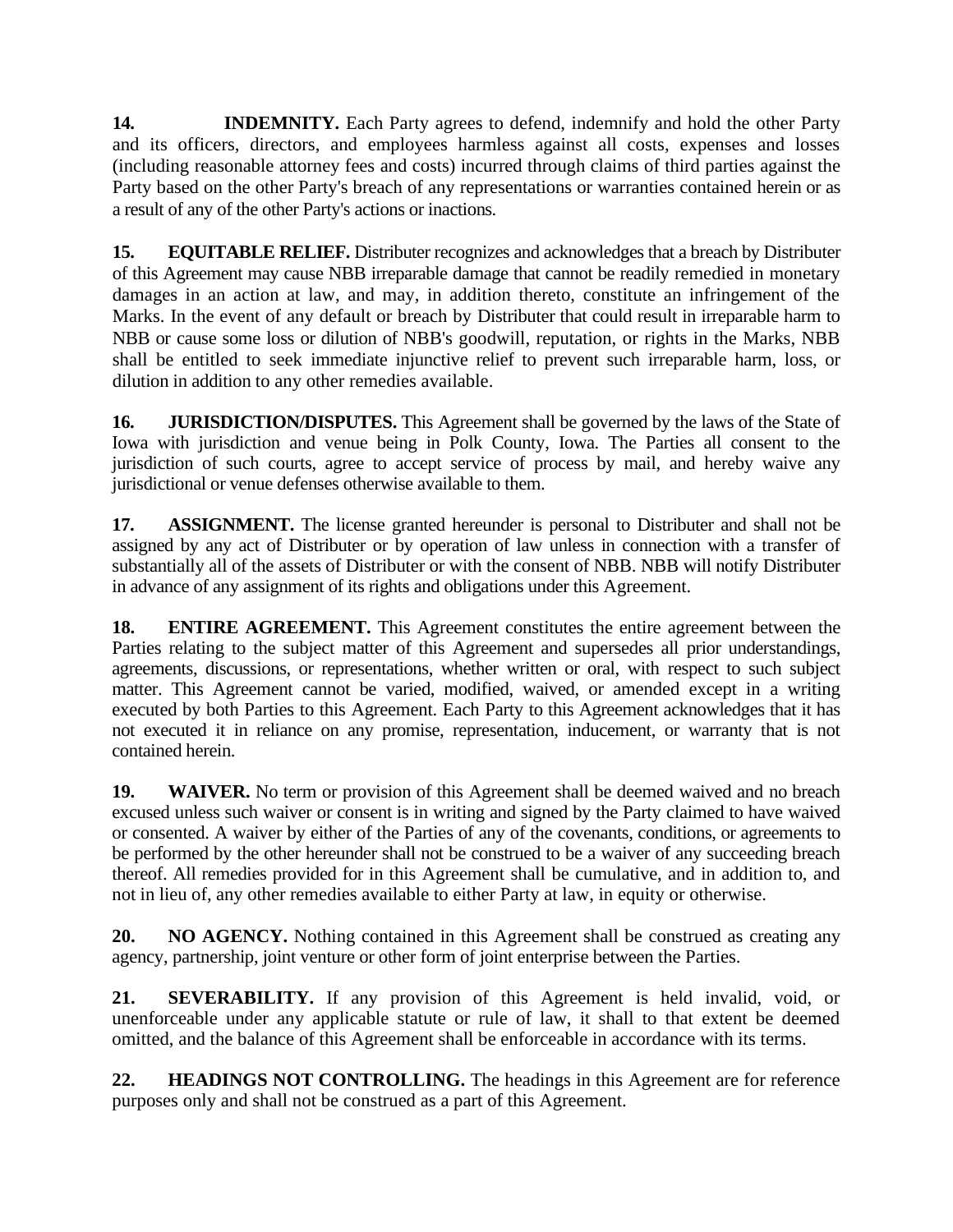**23. CONSTRUCTION.** No provision of this Agreement shall be construed in favor of or against any Party on the ground that such Party or its counsel drafted the provision. Any remedies provided for herein are not exclusive of any other lawful remedies that may be available to either Party. This Agreement shall at all times be construed so as to carry out the purposes stated herein.

**24. SURVIVAL.** In the event this Agreement is terminated, the confidentiality provisions provided for hereunder shall survive and continue in full force and effect according to their terms.

**25. COUNTERPARTS.** This Agreement may be executed in several counterparts, all of which when taken together, shall constitute one and the same instrument.

**IN WITNESS WHEREOF,** the Parties hereto have executed this Agreement as of the day and year first above written.

| For Distributer:                                |       |
|-------------------------------------------------|-------|
| $Signature: \_\_\_\_\_\_\_\_\_\_\_\_\_\_\_\_\_$ |       |
| Title:                                          |       |
| Date:                                           |       |
|                                                 | Name: |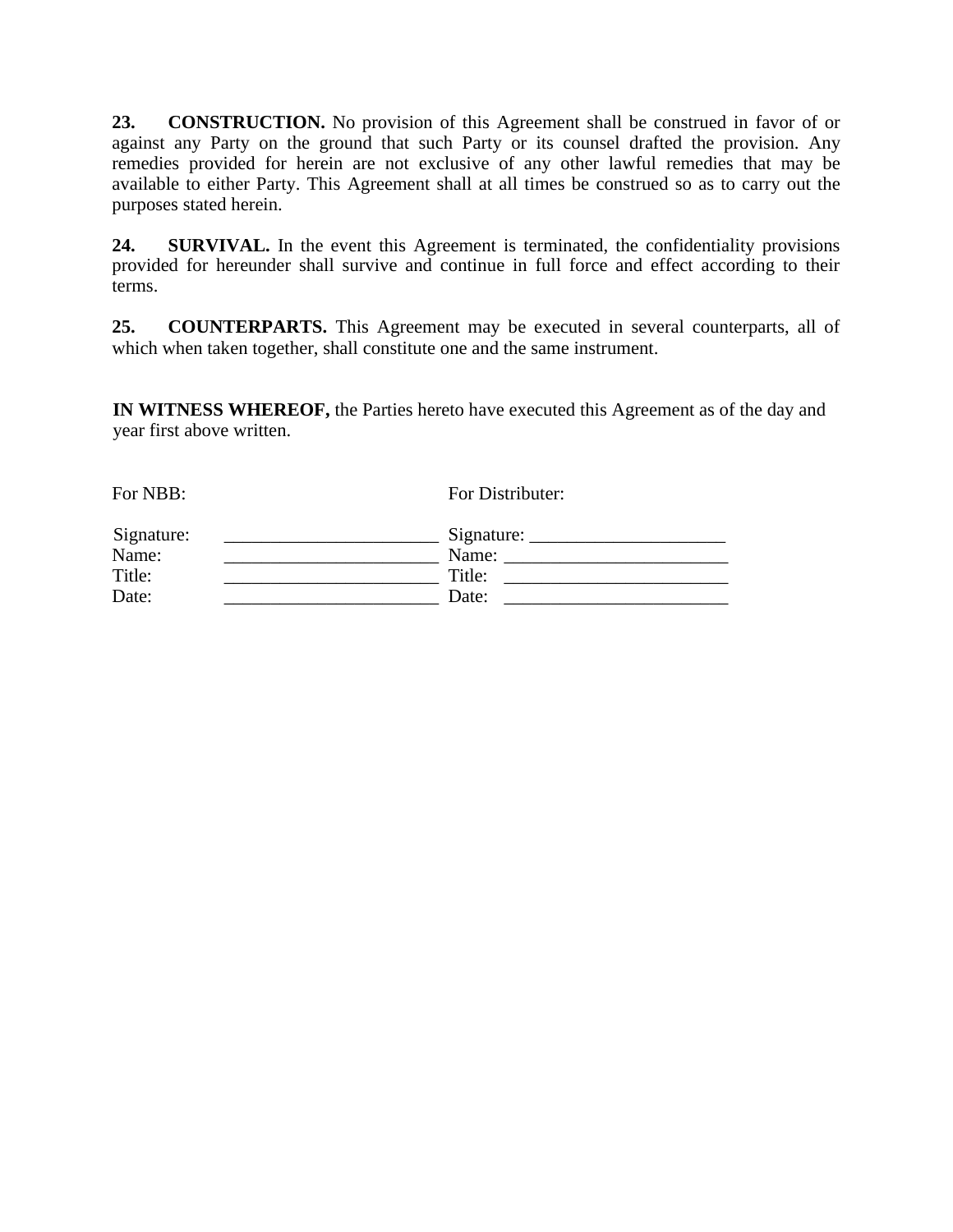**Exhibit** "A"

**BIOHEAT®** 

THE EVOLUTION OF OILHEAT®





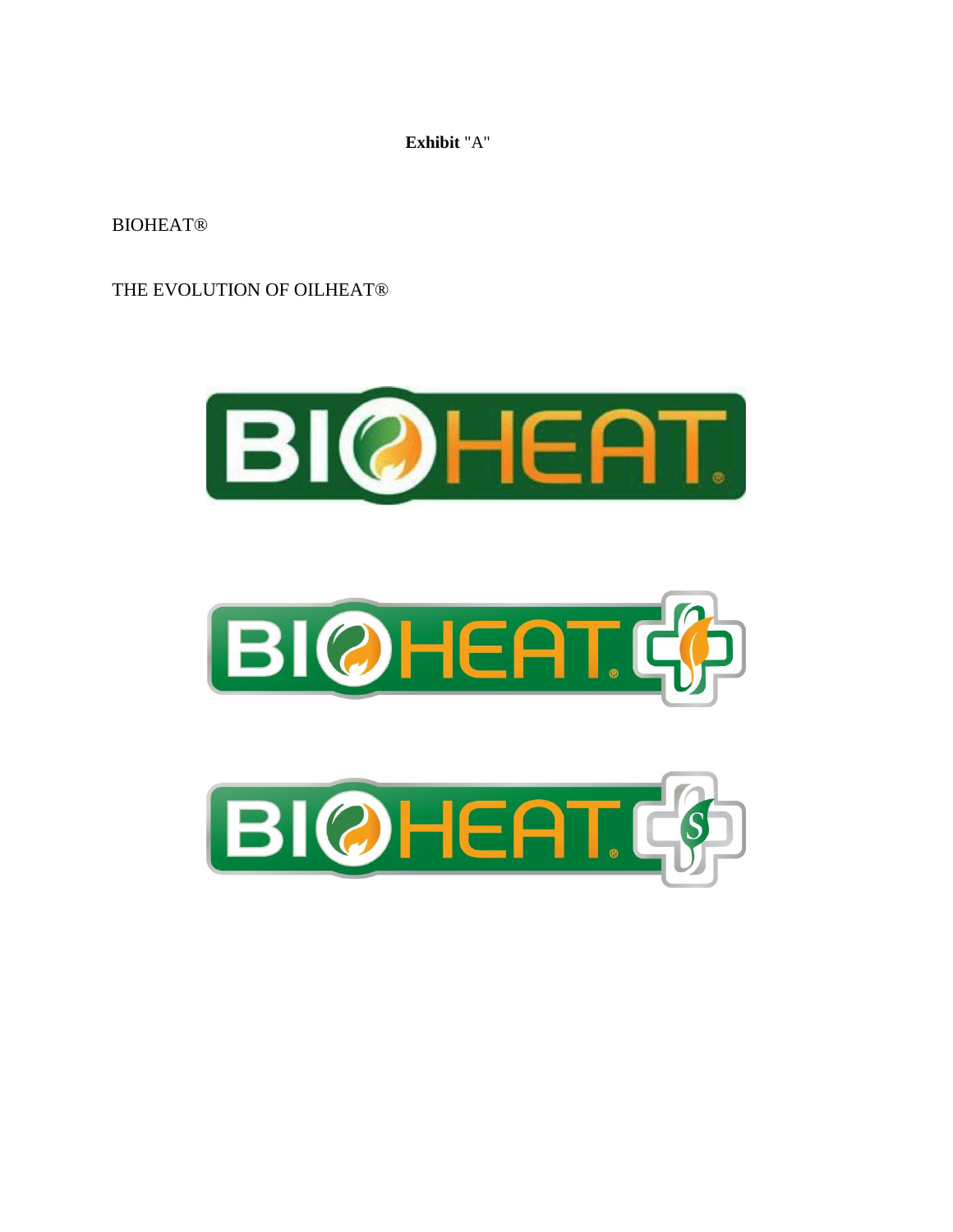#### **Exhibit "B" - Trademark Usage Manual**

#### **PROPER USE OF NATIONAL BIODIESEL BOARD TRADEMARKS**

Trademark rights are extremely valuable, but require constant monitoring to prevent them from becoming generic and moving into the public domain. To maintain rights to the trademarks "BIOHEAT," "THE EVOLUTION OF OILHEAT," the "BIOHEAT DESIGN MARK," the "BIOHEAT PLUS DESIGN MARK," and the "BIOHEAT SUPER PLUS DESIGN MARK" (collectively, the "Marks") the National Biodiesel Board, and you as a Distributer of those Marks, must not only use the marks correctly, but must ensure that all of your employees use the Marks correctly as well. Incorrect use of trademarks may lead to lessened protection or, in some cases, to an abandonment of all rights in the trademark. In numerous cases, the United States Supreme Court has held that lack of proper oversight by their owners have led several valuable trademarks to become lost to the public domain. *Bayer Co. v. United Drug Co.* (finding "aspirin" generic), *DuPont Cellophane Co. v. Waxed Materials Co.* (finding "cellophane" generic).

#### **A. CONSEQUENCES OF IMPROPER USE**

A trademark is a brand identifier that lets consumers know that a particular good or service comes from a particular source. If a trademark becomes synonymous, in the mind of the public, with the good or service it describes, it loses its value as a brand identifier. Once this happens, competitors are free to use the trademark on their own goods and services. Any activity by the owner that causes a trademark to lose its significance as an indication of origination of the good or service may cause the owner to be stripped of valuable rights.

Even extremely valuable, well-known trademarks can be lost through improper use. The following is just a partial list of famous trademarks that have lost exclusive rights through a failure of the trademark owner to properly monitor their usage:

| <b>Zipper</b>  | <b>Nylon</b>       | Trampoline | Cellophane |
|----------------|--------------------|------------|------------|
| <b>Thermos</b> | Raisin Bran        | Aspirin    | Escalator  |
| Kerosene       | <b>Corn Flakes</b> | $Yo-vo$    |            |

It is important that every employee and Distributer uses the National Biodiesel Board's Marks correctly. For example, it is important that Distributer not define Bioheat® as being heating oil. Such usage generalizes the term in the eyes of consumers and invites competitors to adopt the Bioheat trademark for their own use. Luckily, proper use of the Marks can prevent valuable trademarks like the Bioheat trademark from becoming generic.

#### **B. PREFERRED FORMS OF USE**

Consistency is the key to proper use of trademarks and service trademarks. The following is a list of some of the proper ways to use the Marks. A small effort to use the Marks consistently, according to a specific usage program, could prevent dishonest competitors from using the Marks in association with poor quality Materials that would diminish the value of the Marks in the eyes of end users.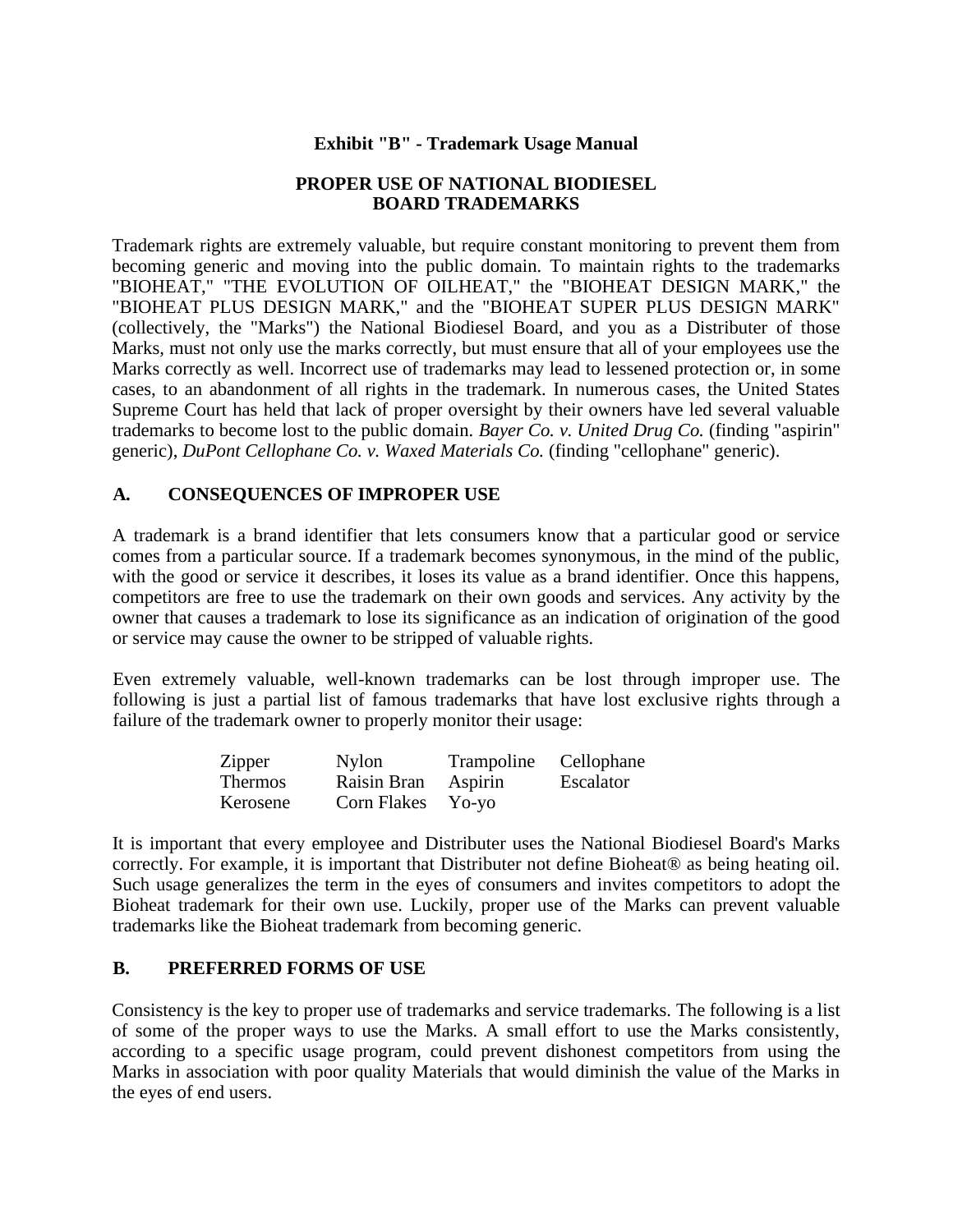# **1. Always Use Trademarks As Adjectives.**

Never use the Marks as nouns. Always use the Marks along with the generic name of the good or service, to indicate to consumers that the Marks are indeed trademarks. Burger King hamburgers are hamburgers that come from Burger King Corporation. McDonald's® hamburgers are hamburgers that come from McDonald's Corporation. "McDonald's® hamburgers" includes the federally registered trademark symbol "®" because the phrase describes the source of the hamburgers. "McDonald's Corporation" does not include the federally registered trademark symbol "®" because McDonald's in this context describes the company itself, not a good or service marketed by the company. To avoid losing rights to trademarks, always use trademarks along with the nouns they modify e.g. (Bioheat® heating oil, etc.).

Improper use of a trademark by an owner, consumer, or competitor, such as using the trademark as a noun rather than an adjective, may lead to the trademark becoming generic and others being able to use the trademark with impunity. Never use, or allow anyone else to use, trademarks as the definition for goods or services not originating with trademark owner. A simple test to decide if the trademark is being used correctly is to remove the trademark from the sentence. If the sentence still makes sense with the trademark removed, the trademark is likely being used correctly.

Incorrect: Bioheat s a green heating oil.

Is a green heating oil. (Makes no sense with trademark removed)

Correct: Bioheat heating oil is a green alternative to wood pellets.

Heating oil is a green alternative to wood pellets. (Makes sense with trademark removed)

# **2. Always Capitalize at Least the First Letter of Each Trademark.**

Failure to capitalize the Marks, or otherwise differentiate the trademark from surrounding words, may lead the general public to believe the Marks are simply descriptive words rather than trademarks. Over time such use could lead to the Marks becoming generic and rights in the Marks being lost. Capitalize at least the first letter of the Marks. It is also acceptable to write the Marks using all capital letters.

# **3. Always Apply the Appropriate Notice to Trademarks.**

# **a. Federally registered trademarks.**

"BIOHEAT" and "THE EVOLUTION OF OILHEAT" are federally registered trademarks. If a trademark is registered with the United States Patent and trademark Office, there are three choices for appropriately designating the trademark as being a federally registered trademark: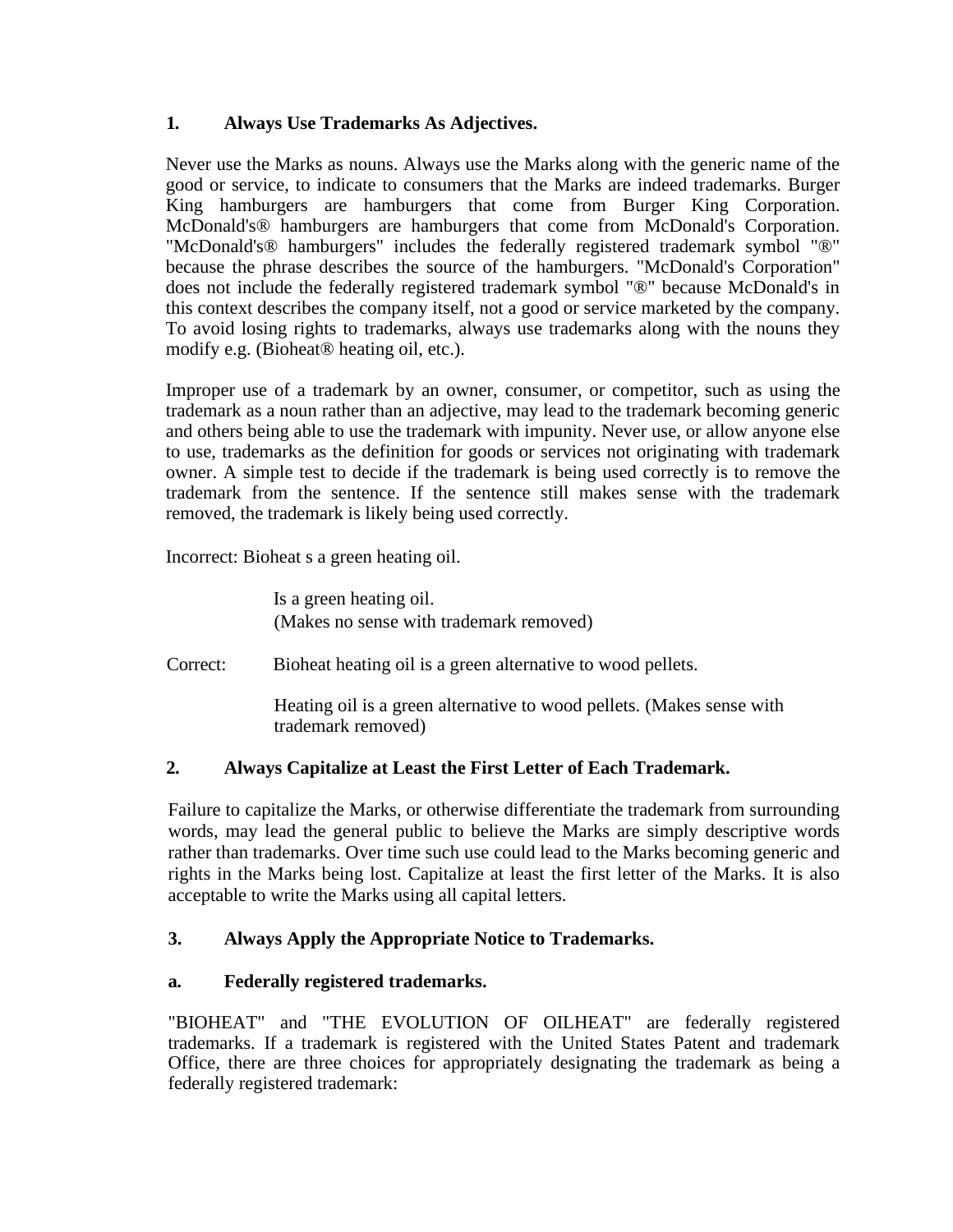"Bioheat Registered in U.S. Patent and Trademark Office"

"Bioheat Reg. U.S. Pat & Tm. Off."

"Bioheat®"

The foregoing designations are for federally registered trademarks. If a trademark is only registered at the state level, the owner may not use any of the foregoing designations. While the  $\circledR$  is the most common designation, all of the foregoing designations are acceptable. Place federal registration notices at the upper right-hand corner of the trademark or, alternatively, a dagger or asterisk may be placed at the right hand corner and the registration notice may be placed at the bottom of the page as a footnote. Remember, for federally registered trademarks, DO use one of these three designations to inform the general public of the mark's federal registration. If a trademark does not have a federal registration, DO NOT use any of the foregoing three designations. Such a misrepresentation may lead the United States Patent and Trademark Office to refuse a later attempt to obtain a federal registration. More importantly, falsely marking a nonfederally registered trademark can constitute fraud.

#### **b. Non-federally registered trademarks.**

For a trademark that has not yet received federal registration or for a federally registered trademark used in association with goods or services other than those identified in the federal registration its registered notice should still be given that the trademark is a trademark or service trademark. For instance, when using the Bioheat trademark in association with heating oil, use the registered trademark symbol i.e. ("Bioheat® heating oil"), but when using when using the Bioheat trademark in association with promotional items, use the general TM designation i.e. ("Bioheat<sup>TM</sup> keychains"). The TM is used to inform the public simply that the owner views the term, as used, as a protectable trademark. Owners have at least three options for applying notice to a non-federally registered trademark. These options include placing the phrase "trademark of xyz Inc.," the word "trademark," or the letters TM in small capital letters near the upper right-hand portion of the trademark. Similarly, for a service trademark "service trademark of xyz Inc.," "service trademark," or SM in small capital letters may be used. While there is no requirement that the notice be given at the right hand portion of the trademark, this is the most typical placement of such a notice, and it is where consumers and competitors most often look for notice of rights in a trademark.

#### **3. Distinguish Trademarks from Surrounding Words.**

To protect a trademark or service trademark in a letter or communication, the Marks may be placed in all capital letters, italicized, or placed in a particularly distinguishing font to differentiate the trademark from the adjoining words. Under no circumstances should the Marks be used in lower case letters in the same font as the adjoining words. Such use could lead to the Marks becoming generic and rights in the trademark being lost.